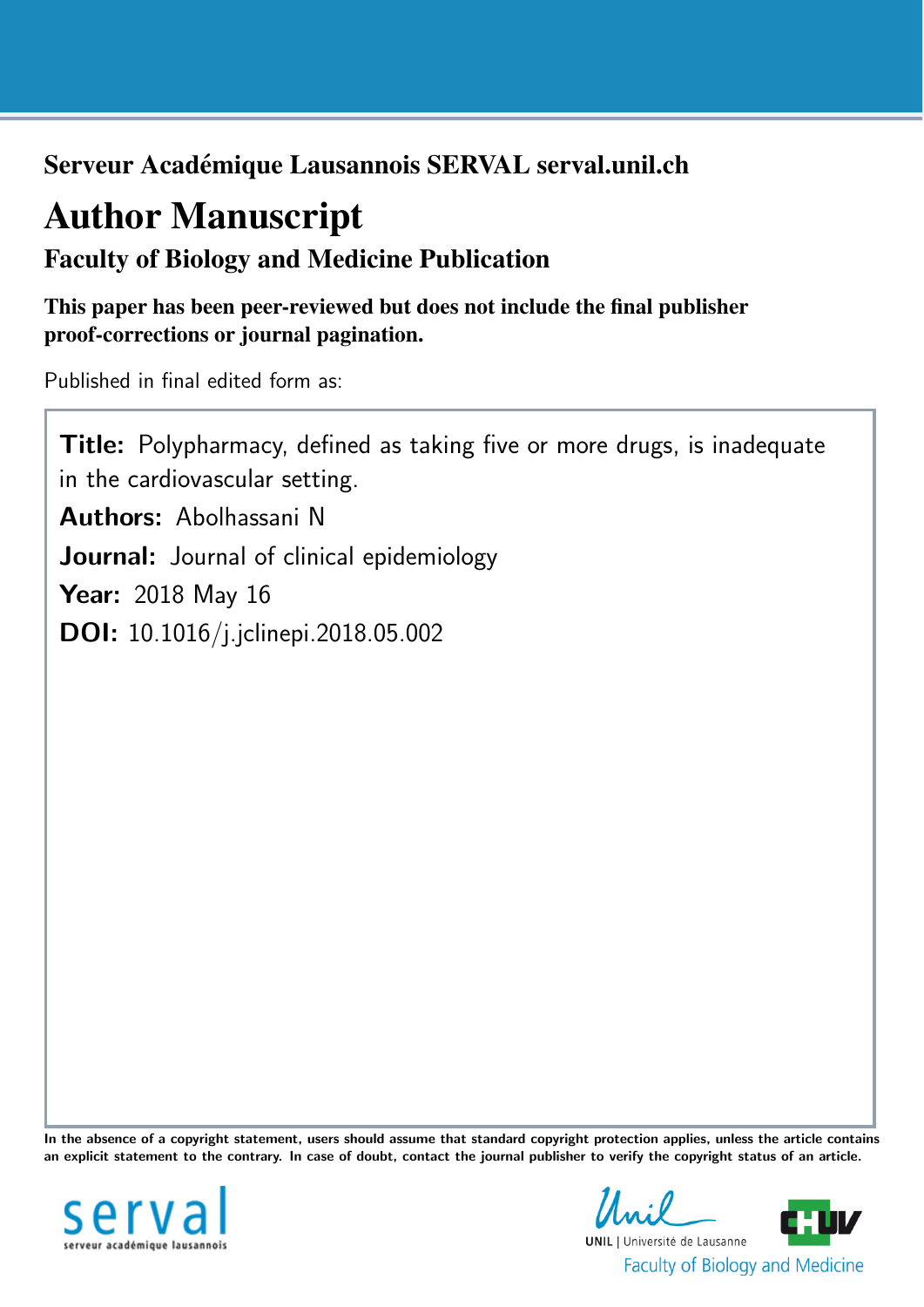**Polypharmacy, defined as taking five or more drugs, is inadequate in the cardiovascular setting**

# **ABSTRACT**

**Background:** By how much polypharmacy (defined by number of drugss) differs from polyactive ingredient use (defined by the number of pharmacologically active ingredients) has not been assessed. **Objectives**: to compare the extent of polypharmacy vs. polyactive ingredients among patients taking CV medicines.

**Methods**: Prospective, 10-year follow-up study conducted among 880 participants of the CoLaus study taking CV drugs at baseline. Polypharmacy was defined as the use of 5 or more CV medicines; polyactive ingredient use was defined as the use of 5 or more pharmacologically active CV ingredients. **Results:** The prevalence of polypharmacy increased from 1.4% (0.7 - 2.4) [prevalence rate and (95% confidence interval)] at baseline to 11.9% (9.9 - 14.3) at follow-up, and the prevalence of polyactive ingredients increased from 2.4% (1.5 - 3.6) at baseline to almost 17.6% (15.2 - 20.3) at follow-up. The prevalence of combination drugs increased from 15.7% (13.3 - 18.3) at baseline to 25.9% (23 - 28.9) at follow-up, and the prevalence of 3-component combination use increased from 0.1% (0.0 - 0.6) at baseline to 2.3% (1.4 - 3.5)at follow-up. At baseline, 9/21 participants on polyactive ingredients were not considered as being on polypharmacy; at follow-up, the rate was 50/155 participants.

**Conclusion**: Among individuals taking CV drugs, polypharmacy as defined by the number of drugs underestimates the prevalence of individuals taking five or more pharmacologically active drugs. Polypharmacy should no longer be based on the number of drugs but on the number of pharmacologically active drugs.

**Keywords**: polypharmacy; epidemiology; prevalence; prospective study; pharmacoepidemiology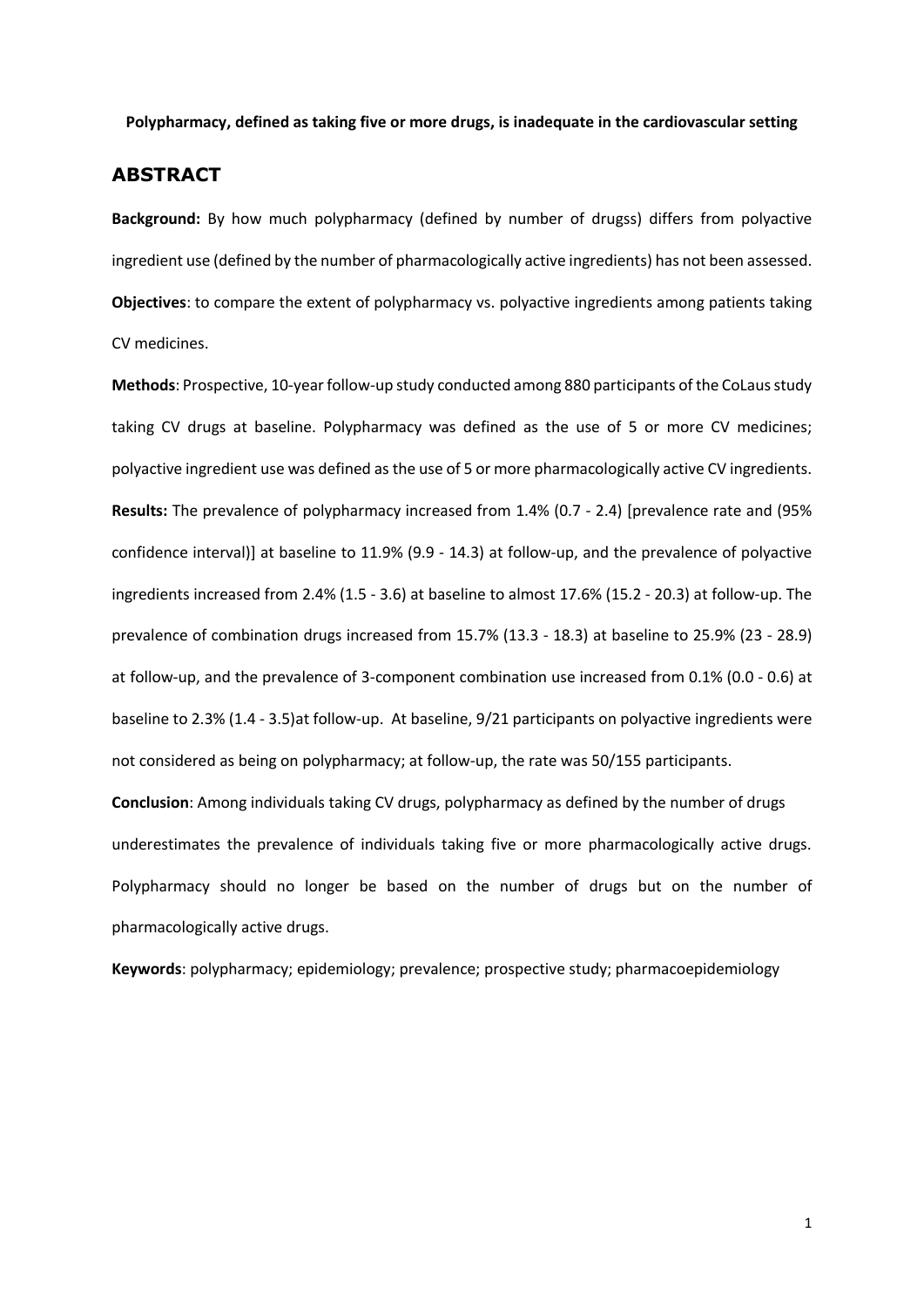# **INTRODUCTION**

Population aging is associated with an increased frequency of multimorbidity and evidencebased guidelines recommend using several drugs in the treatment of a single condition. Both phenomena have made medication therapy particularly challenging as a growing number of patients take several drugs, which is referred to as polypharmacy (1-3).

Although the term polypharmacy has been used for decades, a precise definition is lacking. The cut off points, methods and settings for exploring polypharmacy vary widely (4, 5). Most studies used a cut-off point of five or more drugs to define polypharmacy (6, 7). A definition based on the number of units or of pharmacologically active ingredients remains an open debate. Indeed, the emergence of drugs combining two or more pharmacologically active ingredients (e.g. polypill for cardiovascular diseases (CVDs) prevention) might change the concept of polypharmacy. By how much polypharmacy (defined by number of drugs) differs from polyactive ingredients (defined by the number of pharmacologically active ingredients) has not been assessed.

Thus, this study aimed to compare the prevalence and 10-year trends of polypharmacy vs. polyactive ingredients among community-dwelling subjects taking CV medicines.

#### **METHODS**

#### *Study population and design*

The Colaus study is an ongoing prospective survey investigating the biological and genetic determinants of cardiovascular risk factors and CVD in the population of Lausanne, Switzerland. Detailed descriptions of the study design have been reported elsewhere (8). A simple, non-stratified random sample of the Lausanne population aged 35-75 years was drawn. Recruitment began in June 2003 and ended in May 2006 and included 6733 participants, with a participation rate of 41%. The follow-up was conducted 10.7 years on average after the collection of baseline data (May 2014-July 2016).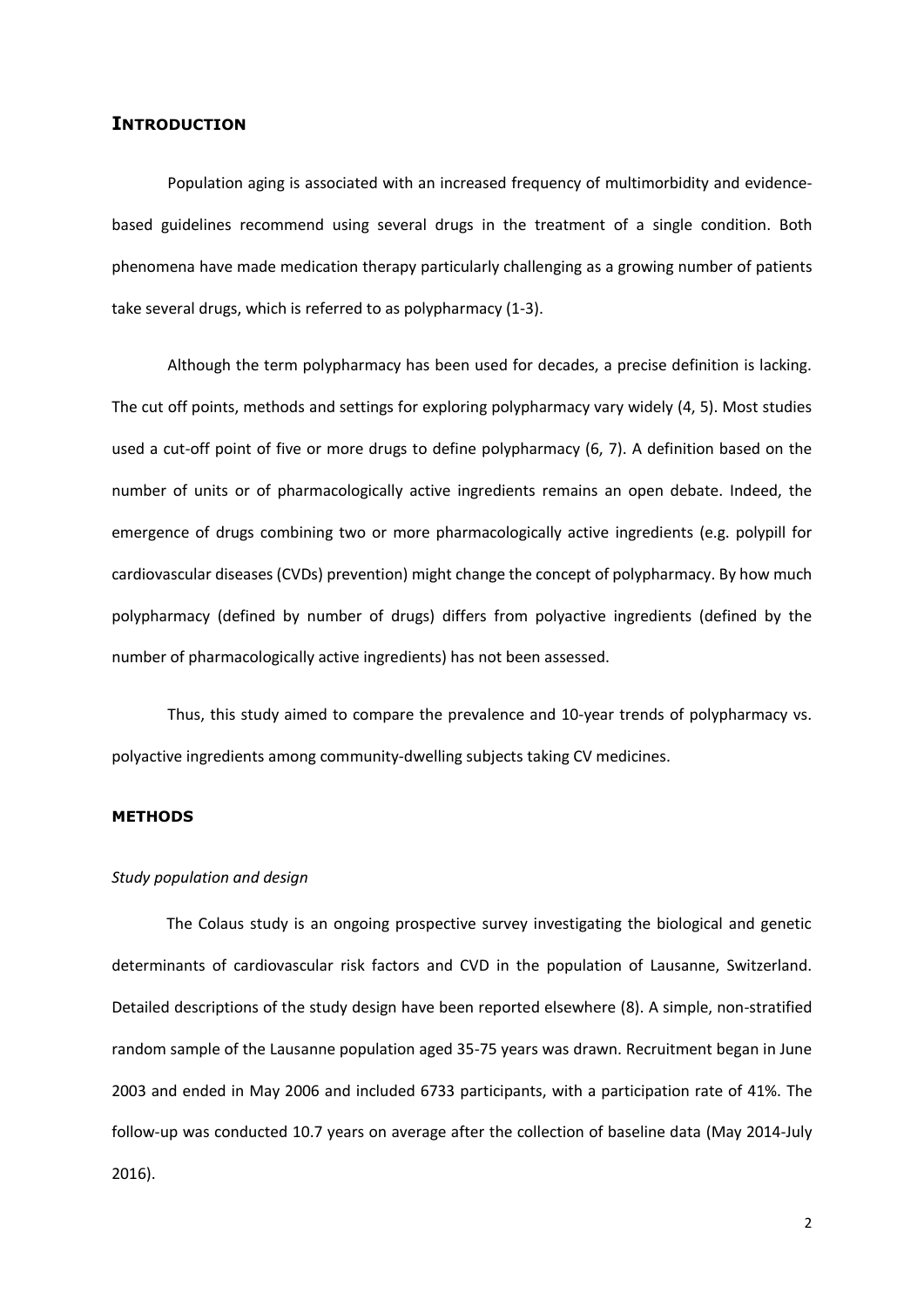#### *Polypharmacy and polyactive ingredients*

Participants indicated which medicines, prescribed or obtained over-the-counter (OTC) they were currently taking. Medicines were coded according to the Anatomical Therapeutics Chemical (ATC) Classification System of the World Health Organization. For this study, only CV drugs were considered, i.e. all drugs belonging to ATC category "C" (cardiovascular system).

The number of medicines was computed as the number of different drugs taken by the participant. Polypharmacy was defined as taking 5 or more CV drugs, including OTC drugs. The number of pharmacologically active ingredients was computed considering ATC codes corresponding to combinations (**supplementary table 1**). "Polyactive ingredient" was defined similarly to polypharmacy, i.e. 5 or more pharmacologically active CV ingredients. "CV drug combinations are defined as CV medicines combining at least two different active substances in the same product."

### *Exclusion criteria*

Participants were excluded if (i) they did not participate in the follow-up; (ii) they lacked information regarding CV medicines at baseline.

### *Statistical analysis*

Statistical analysis was performed using Stata software version 14.2 (Stata Corp, College Station, TX, USA). Descriptive results were expressed as number of participants (percentage) for categorical variables and as average  $\pm$  standard deviation or as median [interquartile range] for continuous variables. Between-group comparisons were performed using chi-square for categorical variables and student's t-test or Kruskal-Wallis for continuous variables. Prevalences were expressed as percentage and [95% confidence interval]. Between-survey comparisons were performed using Cochran test for categorical data and Wilcoxon matched-pairs signed-ranks test for continuous data. Statistical significance was considered for a two-side test with p<0.05.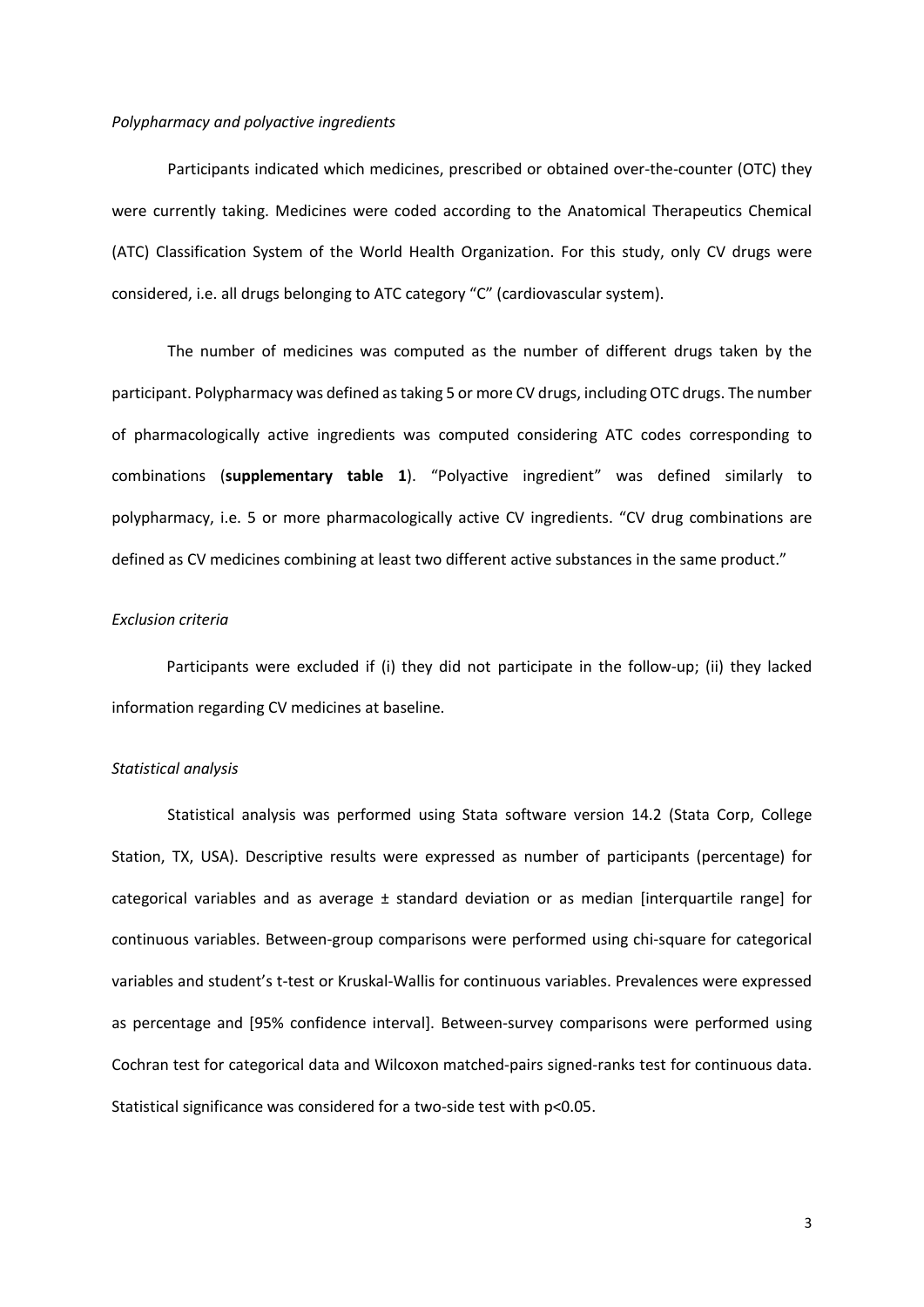# **RESULTS**

#### *Participants*

Of the 1332 participants eligible for the study (taking CV drugs), 880 (66.0%, 441 men) were included (**figure 1)**. Included participants were younger, more frequently born in Switzerland and had a higher prevalence of former smokers, while no differences were found regarding gender or alcohol consumption **Supplemental table 2**.

#### *Trends in prevalence of polypharmacy, polyactive ingredient and cardiovascular drug combinations*

The trends in the number of drugs, pharmacologically active ingredients, and prevalence of polypharmacy, polyactive ingredient use and CV drug combinations at baseline and after 10 years follow-up are summarized in **table 1**. The prevalence of polypharmacy increased from 1.4% at baseline to almost 12% at follow-up; the prevalence of polyactive ingredients increased from 2.4% at baseline to almost 18% at follow-up, and the prevalence of combination drugs increased from 15.7% at baseline to almost 26% at follow-up. Finally, the prevalence of 3-component combination increased from 0.1% at baseline to 2.3% at follow-up. At baseline, the 95% confidence intervals for polypharmacy and for polyactive ingredient use overlapped, while at follow-up it was no longer the case. While the median of drug use doubled at follow up, the median of active ingredients tripled during the same period (**table 1**).

At baseline, of the 21 participants on polyactive ingredients, 9 (43%) were considered as not being on polypharmacy, while at follow-up, of the 155 participants on polyactive ingredients, 50 (32%) were considered as not being on polypharmacy.

## **DISCUSSION**

In ten years, the prevalence of both polypharmacy and polyactive ingredient increased among community-dwelling CV patients. If at baseline the prevalences of polypharmacy and polyactive ingredient were rather close, ten years afterwards the prevalence of polyactive ingredient was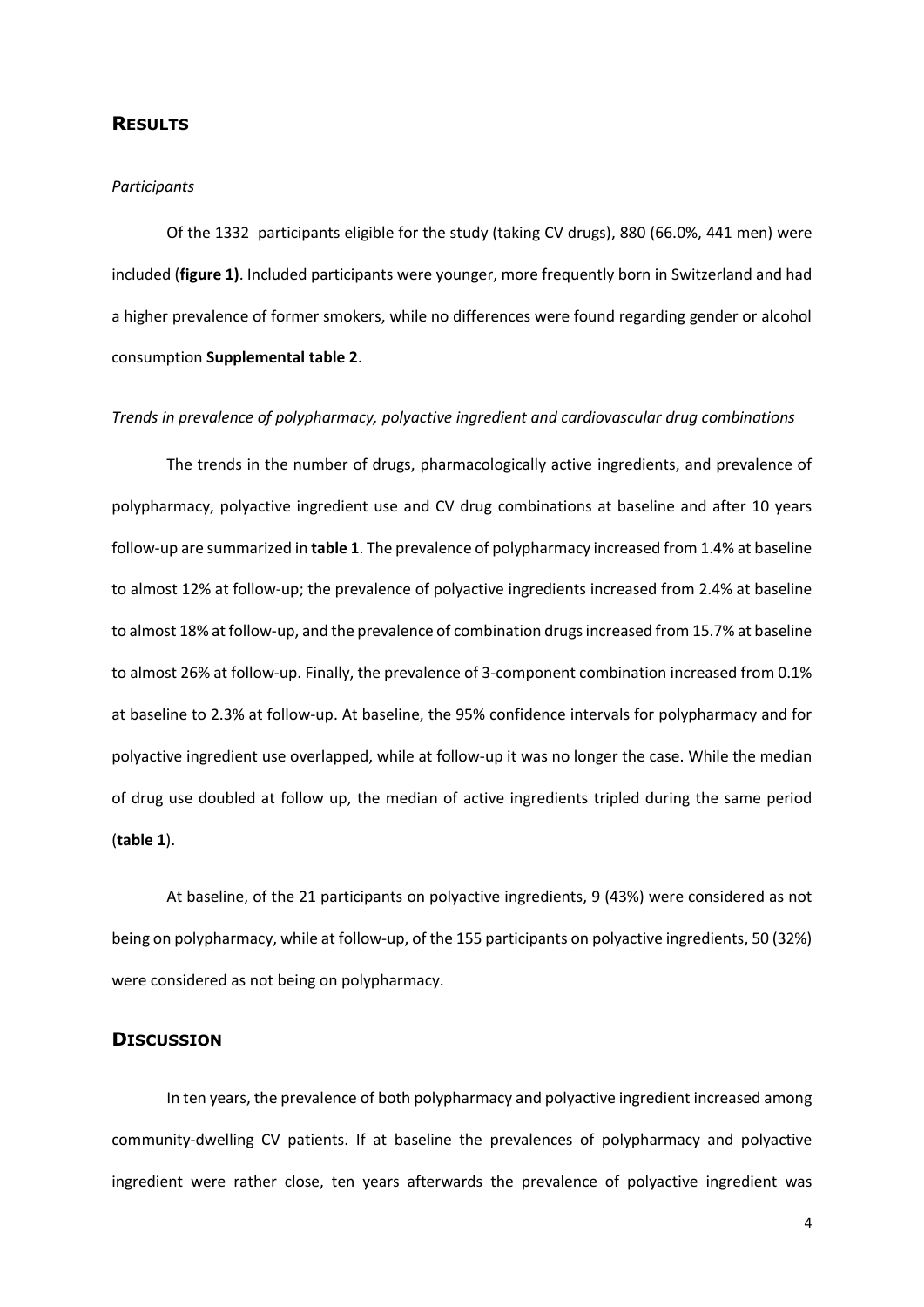significantly higher than the prevalence of polypharmacy. Further, at follow-up, a significant number of participants taking 5 or more pharmacologically active drugs was not considered as being on polypharmacy.

"The issue of multidrug medications in cardiovascular treatment is complex. On one side, by reducing the number of drugs to be taken by the patients, cost could be reduced (9). Also, noncompliance is higher in patients taking multiple antihypertensive drugs (10); hence, multidrug medications could be a simple and efficient method to reduce non-compliance and improve treatment efficiency (11, 12). On the other side, the fixed dose combinations reduce personalization of treatment and might complicate medication reviews if the name of the product is not provided."

By counting only the unit of CV drugs, those taking the combination of CV drugs are ignored. A study assessing polypharmacy in the US also mentioned that defining polypharmacy by drug ingredient may be the most biologically plausible approach (13). This issue is particularly important with regard to CVDs due to the emergence of the combinations which are becoming more prevalent. Furthermore, not only the number of combinations increased during the study period, but also the combinations including more than two active ingredients increased; i.e. even if the number of the unit of drugs stays steady, which it also increased here, still the number of active ingredients have been growing. Thus, polypharmacy as defined by the number of drugs may underestimate numbers of patients taking more than five active ingredients and cannot reflect the extent of the issue of polymedication.

## *Limitations*

This study has several limitations worth acknowledging. First, all medicines were collected using self-reported data, which might be prone to information bias. However, a previousstudy showed that self-reported medication use closely relates with pharmacy records (14).

5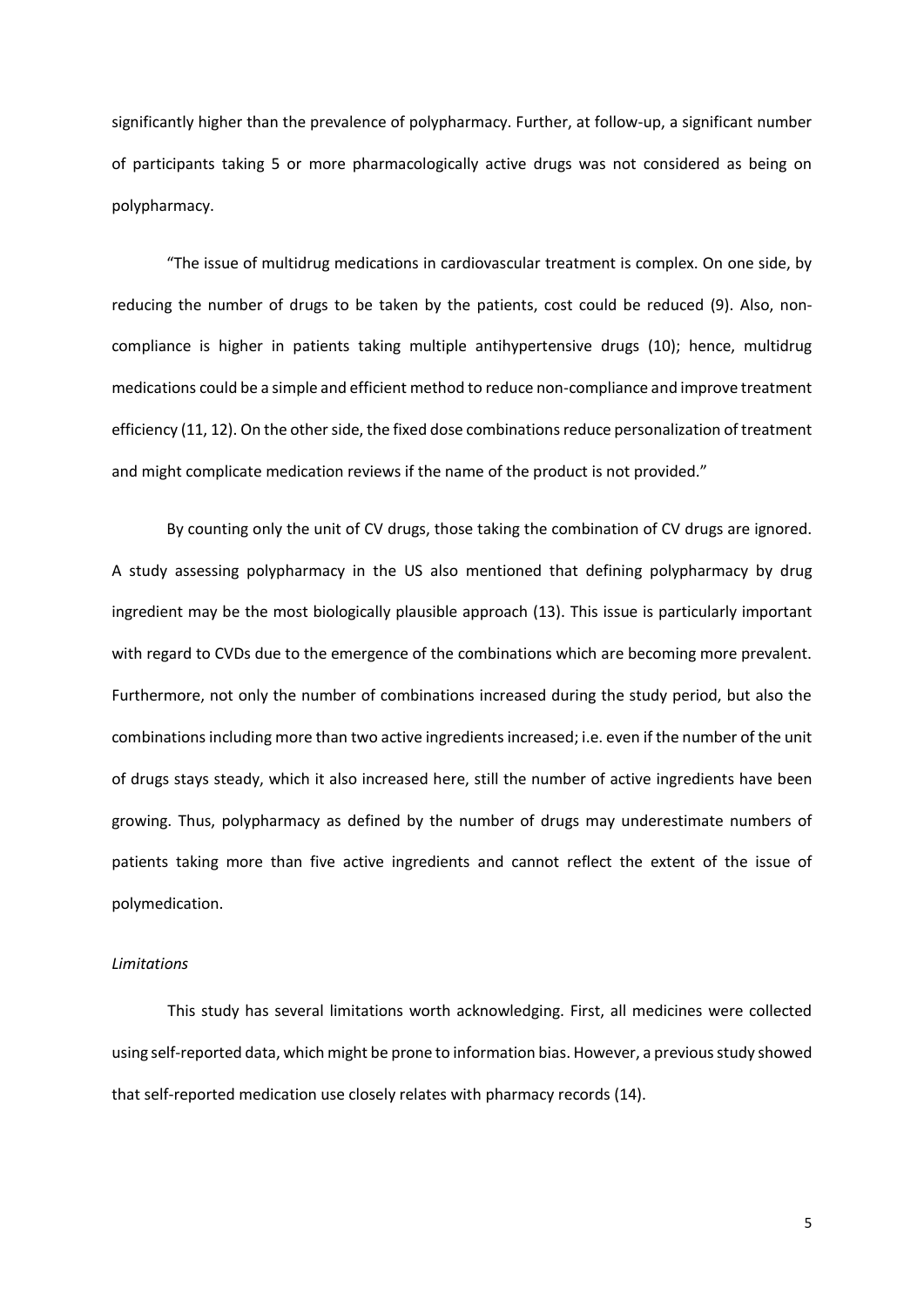#### *Conclusion*

Among individuals taking CV drugs, polypharmacy as defined by the number of drugs underestimates the prevalence of individuals taking five or more pharmacologically active ingredients. Polypharmacy should be counted as the number of pharmacologically active ingredient.

# **AUTHORS' CONTRIBUTION**

NA suggested the topic and wrote most of the manuscript; PMV collected data, made the statistical analysis and reviewed the manuscript for important intellectual content. PMV had full access to the data and is the guarantor of the study. Both authors have read and approved the final version of the manuscript.

# **CONFLICT OF INTEREST**

The authors report no conflict of interest.

# **ETHICAL STATEMENT AND CONSENT**

The institutional Ethics Committee of the University of Lausanne, which afterwards became the Ethics Commission of Canton Vaud approved the baseline CoLaus study (reference 16/03, decisions of 13<sup>th</sup> January and 10<sup>th</sup> February 2003); the approval was renewed for the second (reference 26/14, decision of 11<sup>th</sup> March 2014) follow-up. The study was performed in agreement with the Helsinki declaration and in accordance with the applicable Swiss legislation. All participants gave their signed informed consent before entering the study.

# **FUNDING**

The CoLaus study was and is supported by research grants from GlaxoSmithKline, the Faculty of Biology and Medicine of Lausanne, and the Swiss National Science Foundation (grants 33CSCO-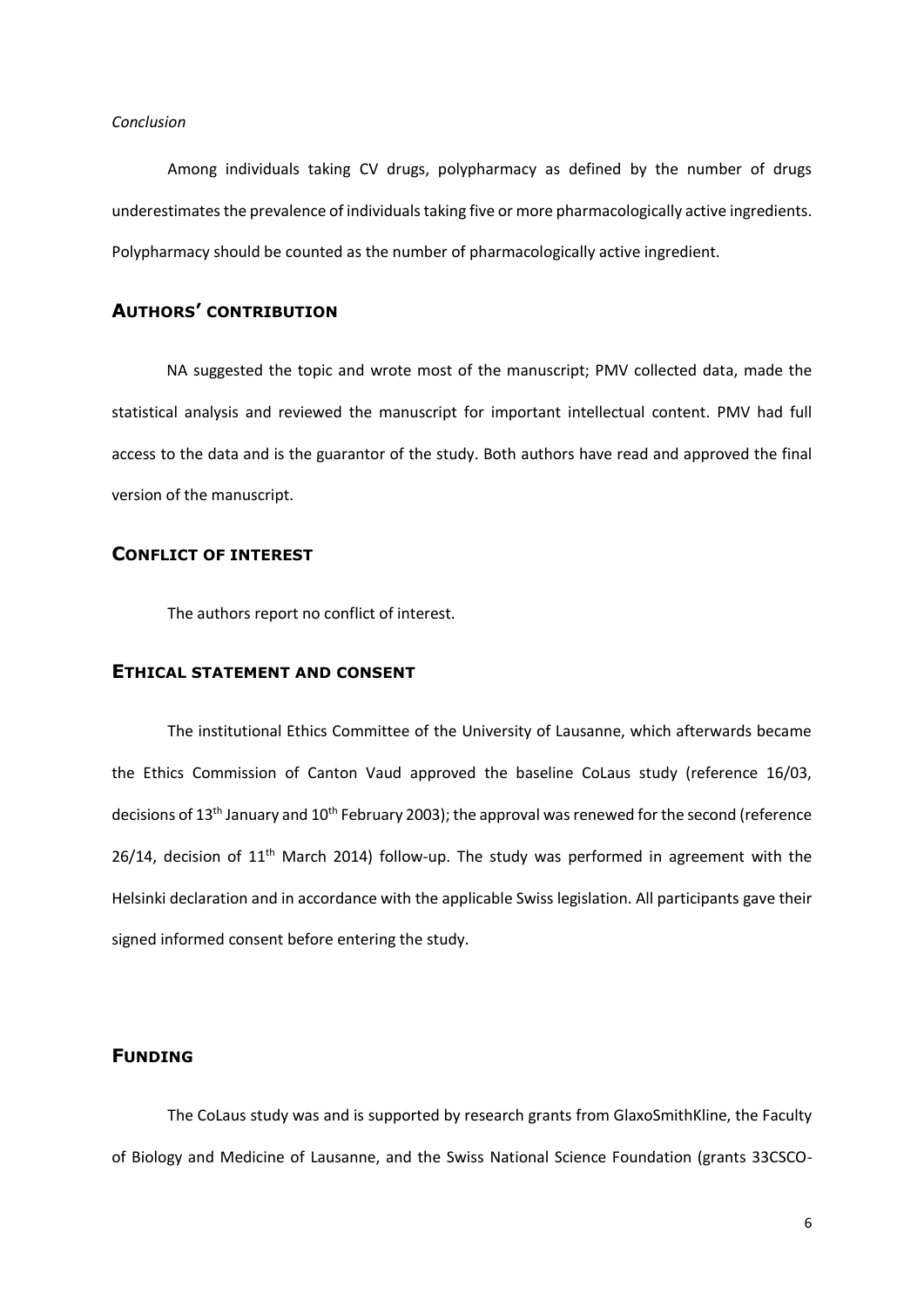122661, 33CS30-139468 and 33CS30-148401). Nazanin Abolhassani is supported by an excellence

scholarship from the Swiss Federal Government (Reference No. 2016.1098). The funding sources had

no contribution to the study design, analysis and interpretation, as well as writing the report and

decision to submit the article for publication.

# **REFERENCES**

1. Viktil KK, Blix HS, Moger TA, Reikvam A. Polypharmacy as commonly defined is an indicator of limited value in the assessment of drug-related problems. Br J Clin Pharmacol. 2007;63(2):187-95.

2. Buckley BM. Healthy ageing: ageing safely. Eur Heart J. 2001;3 Suppl N:N6-10.

3. De Geest S, Steeman E, Leventhal ME, Mahrer-Imhof R, Hengartner-Kopp B, Conca A, et al. Complexity in caring for an ageing heart failure population: concomitant chronic conditions and age related impairments. Eur J Cardiovasc Nurs. 2004;3(4):263-70.

4. Faries D, Ascher-Svanum H, Zhu B, Correll C, Kane J. Antipsychotic monotherapy and polypharmacy in the naturalistic treatment of schizophrenia with atypical antipsychotics. BMC psychiatry. 2005;5:26.

5. Brager R, Sloand E. The spectrum of polypharmacy. The Nurse practitioner. 2005;30(6):44- 50.

6. Gnjidic D, Hilmer SN, Blyth FM, Naganathan V, Waite L, Seibel MJ, et al. Polypharmacy cutoff and outcomes: five or more medicines were used to identify community-dwelling older men at risk of different adverse outcomes. J Clin Epidemiol. 2012;65(9):989-95.

7. Belfrage B, Koldestam A, Sjöberg C, Wallerstedt SM. Number of drugs in the medication list as an indicator of prescribing quality: a validation study of polypharmacy indicators in older hip fracture patients. Eur J Clin Pharmacol. 2015;71(3):363-8.

8. Firmann M, Mayor V, Vidal PM, Bochud M, Pécoud A, Hayoz D, et al. The CoLaus study: a population-based study to investigate the epidemiology and genetic determinants of cardiovascular risk factors and metabolic syndrome. BMC Cardiovasc Disord. 2008;8:6.

9. Jowett S, Barton P, Roalfe A, Fletcher K, Hobbs FDR, McManus RJ, et al. Cost-effectiveness analysis of use of a polypill versus usual care or best practice for primary prevention in people at high risk of cardiovascular disease. PLoS One. 2017;12(9):e0182625.

10. Hedna K, Hakkarainen KM, Gyllensten H, Jonsson AK, Andersson Sundell K, Petzold M, et al. Adherence to Antihypertensive Therapy and Elevated Blood Pressure: Should We Consider the Use of Multiple Medications? PLoS One. 2015;10(9):e0137451.

11. Thom S, Poulter N, Field J, Patel A, Prabhakaran D, Stanton A, et al. Effects of a fixed-dose combination strategy on adherence and risk factors in patients with or at high risk of CVD: the UMPIRE randomized clinical trial. Jama. 2013;310(9):918-29.

12. Castellano JM, Sanz G, Penalvo JL, Bansilal S, Fernandez-Ortiz A, Alvarez L, et al. A polypill strategy to improve adherence: results from the FOCUS project. Journal of the American College of Cardiology. 2014;64(20):2071-82.

13. Cashion W, McClellan W, Howard G, Goyal A, Kleinbaum D, Goodman M, et al. Geographic region and racial variations in polypharmacy in the United States. Ann Epidemiol. 2015;25(6):433- 8.e1.

14. Drieling RL, LaCroix AZ, Beresford SA, Boudreau DM, Kooperberg C, Heckbert SR. Validity of self-reported medication use compared with pharmacy records in a cohort of older women: findings from the Women's Health Initiative. Am J Epidemiol. 2016;184(3):233-8.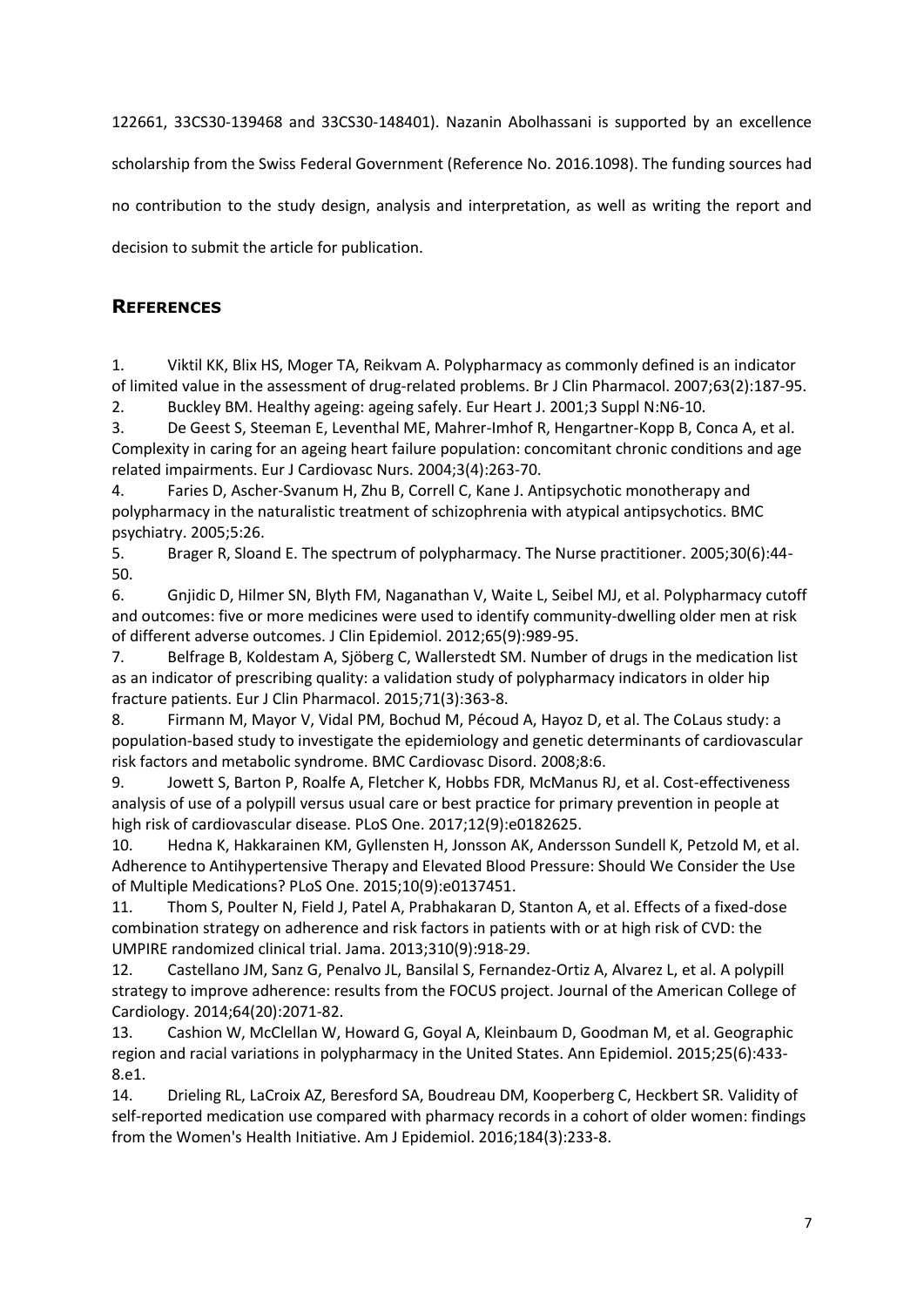# **FIGURE LEGENDS**

**Figure 1**: selection procedure of the participants, CoLaus study, Lausanne, Switzerland.